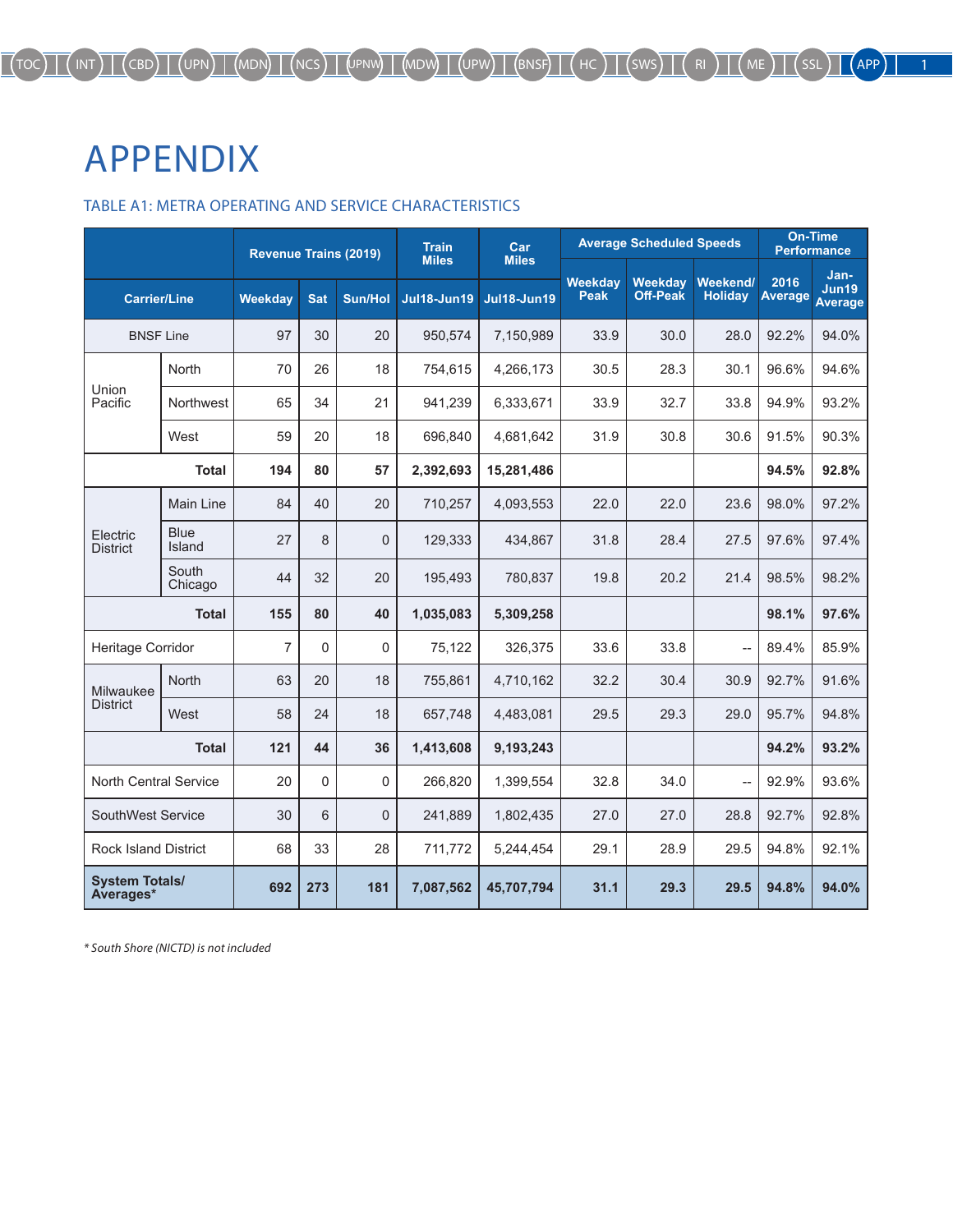## TABLE A2: METRA PHYSICAL DESCRIPTION (2017)

|                                                                                                                                                                               |                                     |                                                   |                                                |                 | <b>Number of</b><br><b>Stations</b> |                | <b>Accessible</b><br><b>Stations</b> |              |                  |                        | <b>Rolling Stock</b> |                                     |                              |                              |
|-------------------------------------------------------------------------------------------------------------------------------------------------------------------------------|-------------------------------------|---------------------------------------------------|------------------------------------------------|-----------------|-------------------------------------|----------------|--------------------------------------|--------------|------------------|------------------------|----------------------|-------------------------------------|------------------------------|------------------------------|
|                                                                                                                                                                               |                                     | <b>Location</b><br>of Outlying<br><b>Terminal</b> | <b>Downtown</b><br><b>Terminal</b>             | <b>Illinois</b> | Out<br>of<br><b>State</b>           |                | <b>Total Partial Full</b>            |              | Loco-<br>motives | <b>Trailer</b><br>Cars | Cab<br><b>Cars</b>   | <b>Electric</b><br><b>Propelled</b> | <b>Track</b><br><b>Miles</b> | <b>Route</b><br><b>Miles</b> |
|                                                                                                                                                                               |                                     | Aurora, IL<br>(Kane Co.)                          | Chicago<br>Union<br>Station                    | 25              | $\mathbf{0}$                        | 25             | 5                                    | 17           | 39               | 174                    | 39                   | $\overline{0}$                      | 144.0                        | 37.5                         |
|                                                                                                                                                                               | North Line                          | Kenosha, WI<br>(Kenosha Co.)                      | Ogilvie<br>Transportation<br>Ctr.              | 24              | $\mathbf{1}$                        | 25             | 1                                    | 20           |                  |                        |                      |                                     | 107.5                        | 51.6                         |
| Union                                                                                                                                                                         | Northwest<br>Line                   | Harvard, IL<br>(McHenry Co.)                      | Ogilvie<br>Transportation<br>Ctr.              | 21              | $\mathbf 0$                         | 21             | $\mathbf 0$                          | 18           |                  |                        |                      |                                     | 161.1                        | 63.1                         |
| Carrier/Line<br><b>BNSF Railway</b><br>Pacific<br>Electric<br>Line<br>Milwaukee<br>District***<br>North Central Service***<br>SouthWest Service**<br>Rock<br>Island<br>Line** | McHenry<br><b>Branch</b>            | McHenry, IL<br>(McHenry Co.)                      | Ogilvie<br>Transportation<br>Ctr.              | 1               | $\mathbf 0$                         | $\mathbf{1}$   | $\mathbf 0$                          | 1            |                  |                        |                      |                                     | 8.0                          | 7.4                          |
|                                                                                                                                                                               | <b>West Line</b>                    | Elburn, IL<br>(Kane Co.)                          | Ogilvie<br>Transportation<br>Ctr.              | 18              | $\mathbf 0$                         | 18             | $\overline{2}$                       | 14           |                  |                        |                      |                                     | 144.2                        | 43.6                         |
| <b>Total</b>                                                                                                                                                                  |                                     |                                                   |                                                | 64              | 1                                   | 65             | 3                                    | 53           | 53               | 264                    | 64                   | 0                                   | 418.2                        | 162.3                        |
|                                                                                                                                                                               | <b>Main Line</b>                    | University<br>Park, IL (Will<br>$Co.$ )           | Millennium<br>Station                          | 32              | $\mathbf{0}$                        | 32             | $\mathbf{0}$                         | 13           |                  |                        |                      |                                     | 86.0                         | 31.5                         |
|                                                                                                                                                                               | <b>Blue Island</b><br><b>Branch</b> | Blue Island, IL<br>(Cook Co.)                     | Millennium<br>Station                          | $\overline{7}$  | $\mathbf{0}$                        | $\overline{7}$ | $\mathbf{0}$                         | $\mathbf{1}$ |                  |                        |                      |                                     | 5.0                          | 4.4                          |
|                                                                                                                                                                               | S. Chicago<br><b>Branch</b>         | Chicago, IL<br>(Cook Co.)                         | <b>Millennium</b><br>Station                   | 8               | $\Omega$                            | 8              | $\mathbf{0}$                         | 8            |                  |                        |                      |                                     | 11.3                         | 4.7                          |
| <b>Total</b>                                                                                                                                                                  |                                     |                                                   |                                                | 47              | $\mathbf{0}$                        | 47             | $\bf{0}$                             | 22           | 0                | $\mathbf{0}$           | $\bf{0}$             | 186                                 | 102.3                        | 40.6                         |
| Heritage Corridor**                                                                                                                                                           |                                     | Joliet, IL (Will<br>Co.)                          | Chicago<br>Union<br>Station                    | 6               | $\mathbf 0$                         | 6              | $\mathbf 0$                          | 6            | $**$             | $***$                  | $**$                 | $***$                               | 78.0                         | 37.2                         |
|                                                                                                                                                                               | North Line                          | Fox Lake, IL<br>(Lake Co.)                        | Chicago<br>Union<br>Station                    | 20              | $\mathbf{0}$                        | 20             | $\mathbf{0}$                         | 17           |                  |                        |                      |                                     | 97.0                         | 49.5                         |
|                                                                                                                                                                               | <b>West Line</b>                    | Elgin, IL (Kane<br>$Co.$ )                        | Chicago<br>Union<br><b>Station</b>             | 21              | $\Omega$                            | 21             | $\overline{0}$                       | 20           |                  |                        |                      |                                     | 102.8                        | 39.8                         |
|                                                                                                                                                                               | Total***                            |                                                   |                                                | 41              | $\mathbf{0}$                        | 41             | $\bf{0}$                             | 37           | 58               | 147                    | 56                   | 0                                   | 186.4                        | 83.9                         |
|                                                                                                                                                                               |                                     | Antioch, IL<br>(Lake Co.)                         | Chicago<br>Union<br>Station                    | 15              | 0                                   | 15             | $\boldsymbol{0}$                     | 15           | ***              | $***$                  | ***                  | $***$                               | 85.6                         | 52.8                         |
|                                                                                                                                                                               |                                     | Manhattan, IL<br>(Will Co.)                       | Chicago<br>Union<br>Station                    | 12              | $\pmb{0}$                           | 12             | $\mathbf{0}$                         | 12           | $\star\star$     | $^{\star\star}$        | $**$                 | $^{\star\star}$                     | 59.3                         | 40.8                         |
|                                                                                                                                                                               | Main Line                           | Joliet, IL (Will<br>$Co.$ )                       | LaSalle<br><b>Street</b><br>Station<br>LaSalle | 14              | 0                                   | 14             | $\mathbf{1}$                         | 12           |                  |                        |                      |                                     | 83.8                         | 40.0                         |
|                                                                                                                                                                               | Beverly<br><b>Branch</b>            | Blue Island, IL<br>(Cook Co.)                     | Street<br><b>Station</b>                       | 12              | 0                                   | 12             | 4                                    | 6            |                  |                        |                      |                                     | 13.3                         | 6.6                          |
|                                                                                                                                                                               | Total**                             |                                                   |                                                | 26              | 0                                   | 26             | 5                                    | 18           | 18               | 82                     | 28                   | 0                                   | 96.9                         | 46.6                         |
| <b>Downtown Stations</b>                                                                                                                                                      |                                     |                                                   |                                                | 5               | 0                                   | 5              | $\mathbf 0$                          | 5            |                  |                        |                      |                                     |                              |                              |
| <b>System Totals*</b>                                                                                                                                                         |                                     |                                                   |                                                | 241             | $\overline{1}$                      | 242            |                                      | 13 185       | 168              | 667                    | 187                  |                                     | 186 1,154.9                  | 487.5                        |

*\* South Shore (NICTD) is not included*

*\*\* Rolling stock is allocated by District, not line. HC, SWS, RI are combined.*

*\*\*\* Rolling stock is allocated by District, not line. NCS and MD are combined.*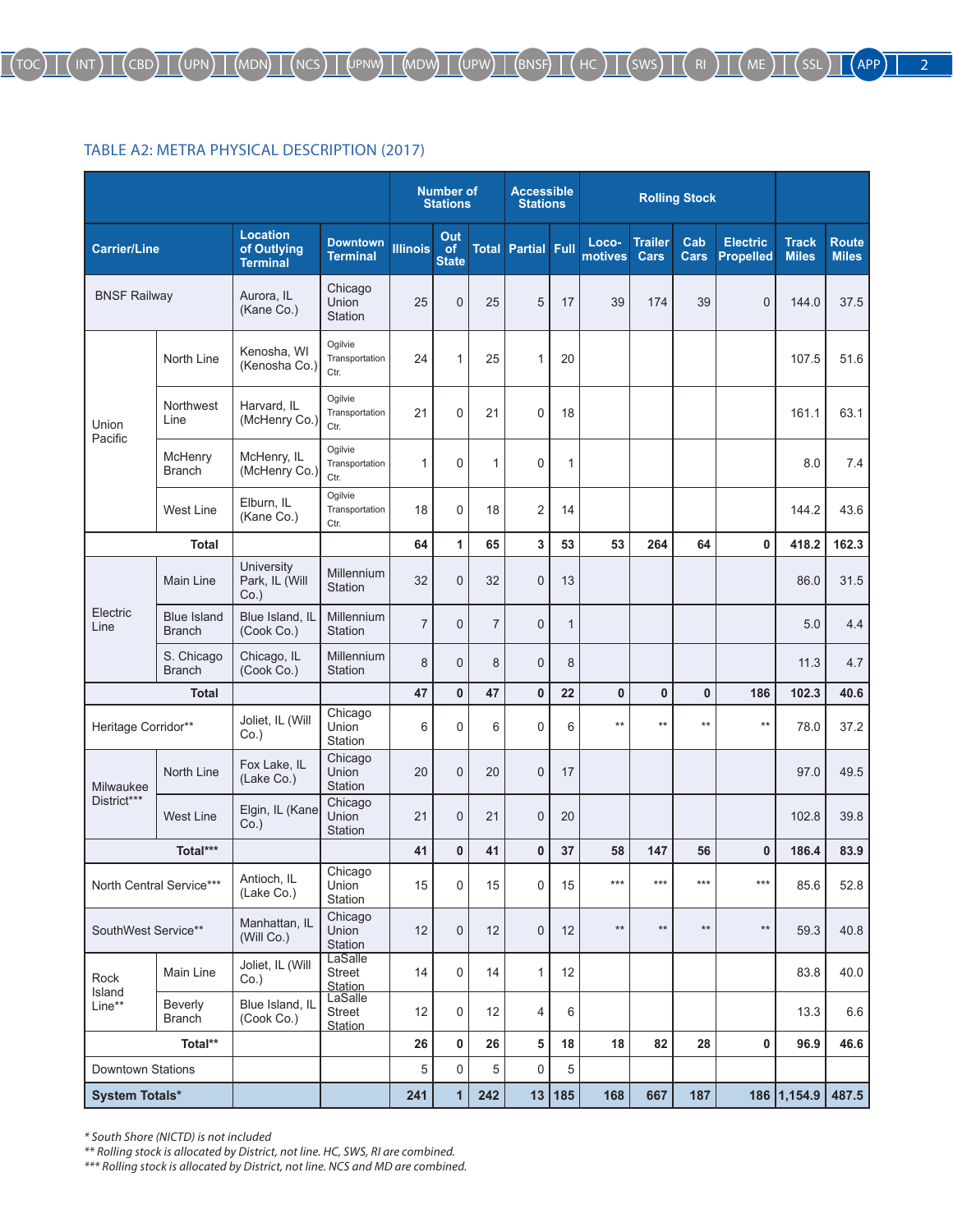## TABLE A3: METRA COMMUTER RAIL STATIONS BY FARE ZONE (2019)

| <b>ZONE</b><br>(mile post) | <b>BNSF</b>          |            | ELECTRIC<br>MAIN LINE    |            | <b>ELECTRIC</b><br><b>BLUE ISLAND</b> |      | ELECTRIC<br>S. CHICAGO         |              | <b>HERITAGE</b>      |      | <b>MILWAUKEE NORTH</b> |            | <b>MILWAUKEE WEST</b>   |            |
|----------------------------|----------------------|------------|--------------------------|------------|---------------------------------------|------|--------------------------------|--------------|----------------------|------|------------------------|------------|-------------------------|------------|
|                            | <b>Union Station</b> | 0.0        | Millennium               | 0.0        |                                       |      |                                |              | <b>Union Station</b> | 0.0  | <b>Union Station</b>   | 0.0        | <b>Union Station</b>    | 0.0        |
|                            | Halsted St           | 1.8        | Van Buren                | 0.8        |                                       |      |                                |              |                      |      | Western Ave            | 2.9        | <b>Western Ave</b>      | 2.9        |
|                            | Western Ave          | 3.8        | Museum                   | 1.4        |                                       |      |                                |              |                      |      |                        |            |                         |            |
| Α                          |                      |            | Campus/11th St           |            |                                       |      |                                |              |                      |      |                        |            |                         |            |
|                            |                      |            |                          |            |                                       |      |                                |              |                      |      |                        |            |                         |            |
| $(0.0 - 5.0)$              |                      |            |                          |            |                                       |      |                                |              |                      |      |                        |            |                         |            |
|                            |                      |            | 18th St<br>McCormick Pl. | 2.2<br>2.7 |                                       |      |                                |              |                      |      |                        |            |                         |            |
|                            |                      |            | 27th St                  | 3.2        |                                       |      |                                |              |                      |      |                        |            |                         |            |
|                            |                      |            | 47th St                  | 5.9        |                                       |      |                                |              |                      |      |                        |            | Grand/Cicero            |            |
|                            | Cicero               | 7.0<br>9.1 |                          | 6.5        |                                       |      | <b>Stony Island</b>            | 9.1<br>9.7   |                      |      | Healv                  | 6.4<br>8.2 |                         | 6.5        |
|                            | _aVergne             |            | 53rd St                  | 7.0        |                                       |      | Bryn Mawr                      |              |                      |      | Grayland               | 9.0        | Hanson Park<br>Galewood | 7.7        |
|                            | Berwyn               | 9.6        | 56th St                  | 7.4        |                                       |      | South Shore                    | 10.3         |                      |      | Mayfair                |            |                         | 8.6        |
| B                          | Harlem Ave           | 10.1       | 59th St<br>63rd St       | 7.9        |                                       |      | <b>Windsor Park</b><br>79th St | 10.9<br>11.5 |                      |      |                        |            | Mars<br>Mont Clare      | 9.1<br>9.5 |
| $(5.1 - 10.0)$             |                      |            | 75th St                  | 9.3        |                                       |      | 83rd St                        | 12.0         |                      |      |                        |            |                         |            |
|                            |                      |            | 79th St                  | 10.0       |                                       |      | 87th St                        | 12.5         |                      |      |                        |            |                         |            |
|                            |                      |            | 83rd St                  | 10.4       |                                       |      | 93rd St                        | 13.2         |                      |      |                        |            |                         |            |
|                            |                      |            | 87th St                  | 10.9       |                                       |      |                                |              |                      |      |                        |            |                         |            |
|                            | Riverside            | 11.1       | 91st St                  | 11.4       | State St                              | 15.6 |                                |              | Summit               | 11.9 | <b>Forest Glen</b>     | 10.2       | <b>Elmwood Park</b>     | 10.2       |
|                            | Hollywood            | 11.8       | 95th St                  | 12.0       | <b>Stewart Ridge</b>                  | 16.0 |                                |              |                      |      | Edgebrook              | 11.6       | <b>River Grove</b>      | 11.4       |
|                            | <b>Brookfield</b>    | 12.3       | 103rd St                 | 13.0       | W. Pullman                            | 16.7 |                                |              |                      |      | <b>Morton Grove</b>    | 14.3       | Franklin Park           | 13.2       |
|                            | <b>Congress Park</b> | 13.1       | 107th St                 | 13.5       | Racine Ave                            | 17.0 |                                |              |                      |      |                        |            | Mannheim                | 14.0       |
| $\mathsf{C}$               | LaGrange Rd          | 13.8       | 111th St                 | 14.0       | <b>Ashland Ave</b>                    | 17.9 |                                |              |                      |      |                        |            |                         |            |
| $(10.1 - 15.0)$            | Stone Ave            | 14.2       | Kensington               | 14.5       |                                       |      |                                |              |                      |      |                        |            |                         |            |
|                            |                      |            |                          |            |                                       |      |                                |              |                      |      |                        |            |                         |            |
|                            |                      |            |                          |            |                                       |      |                                |              |                      |      |                        |            |                         |            |
|                            |                      |            |                          |            |                                       |      |                                |              |                      |      |                        |            |                         |            |
|                            |                      | 15.5       | Riverdale                | 17.3       | <b>Burr Oak</b>                       | 18.4 |                                |              |                      | 17.5 | Golf                   | 16.2       | Bensenville             | 17.2       |
|                            | Western<br>Springs   |            |                          |            |                                       |      |                                |              | Willow<br>Springs    |      |                        |            |                         |            |
|                            | Highlands            | 16.4       | Ivanhoe                  | 18.2       | <b>Blue Island</b>                    | 18.9 |                                |              |                      |      | Glenview               | 17.4       | <b>Wood Dale</b>        | 19.1       |
| D                          | <b>Hinsdale</b>      | 16.9       | 147th St                 | 19.0       |                                       |      |                                |              |                      |      | Glen/N.Glenview        | 18.8       |                         |            |
| $(15.1 - 20.0)$            | W. Hinsdale          | 17.8       | <b>Harvey</b>            | 20.0       |                                       |      |                                |              |                      |      |                        |            |                         |            |
|                            | Clarendon Hills      | 18.3       |                          |            |                                       |      |                                |              |                      |      |                        |            |                         |            |
|                            | Westmont             | 19.5       |                          |            |                                       |      |                                |              |                      |      |                        |            |                         |            |
|                            |                      |            |                          |            |                                       |      |                                |              |                      |      |                        |            |                         |            |
|                            | <b>Fairview Ave</b>  | 20.4       | <b>Hazel Crest</b>       | 22.3       |                                       |      |                                |              | Lemont               | 25.3 | Northbrook             | 21.1       | Itasca                  | 21.1       |
| E                          | Main St              | 21.2       | Calumet                  | 22.8       |                                       |      |                                |              |                      |      | Lake Cook Road         | 23.0       | Medinah                 | 23.0       |
| $(20.1 - 25.0)$            | <b>Belmont</b>       | 22.6       | Homewood                 | 23.5       |                                       |      |                                |              |                      |      | Deerfield              | 24.2       | Roselle                 | 23.9       |
|                            | Lisle                | 24.5       | Flossmoor                | 24.9       |                                       |      |                                |              |                      |      |                        |            |                         |            |
|                            | Naperville           | 28.5       | Olympia Fields           | 26.6       |                                       |      |                                |              | Romeoville           | 29.2 | Lake Forest            | 28.4       | Schaumburg              | 26.5       |
| F                          |                      |            | $211th$ St               | 27.6       |                                       |      |                                |              |                      |      |                        |            | <b>Hanover Park</b>     | 28.4       |
| $(25.1 - 30.0)$            |                      |            | Matteson                 | 28.2       |                                       |      |                                |              |                      |      |                        |            | <b>Bartlett</b>         | 30.1       |
|                            |                      |            | <b>Richton Park</b>      | 29.3       |                                       |      |                                |              |                      |      |                        |            |                         |            |
| G                          | Route 59             | 31.6       | <b>University Park</b>   | 31.5       |                                       |      |                                |              | Lockport             | 32.9 |                        |            |                         |            |
|                            |                      |            |                          |            |                                       |      |                                |              |                      |      |                        |            |                         |            |
| $(30.1 - 35.0)$            |                      |            |                          |            |                                       |      |                                |              |                      |      |                        |            |                         |            |
|                            | Aurora               | 37.5       |                          |            |                                       |      |                                |              | Joliet               | 37.2 | Libertyville           | 35.5       | <b>National St</b>      | 36.0       |
| н                          |                      |            |                          |            |                                       |      |                                |              |                      |      | Prairie Crossing       | 39.2       | Elgin                   | 36.6       |
| $(35.1 - 40.0)$            |                      |            |                          |            |                                       |      |                                |              |                      |      |                        |            |                         |            |
|                            |                      |            |                          |            |                                       |      |                                |              |                      |      |                        |            | <b>Big Timber</b>       | 39.8       |
|                            |                      |            |                          |            |                                       |      |                                |              |                      |      | Grayslake              | 41.0       |                         |            |
| $(40.1 - 45.0)$            |                      |            |                          |            |                                       |      |                                |              |                      |      | Round Lake             | 44.0       |                         |            |
|                            |                      |            |                          |            |                                       |      |                                |              |                      |      | Long Lake              | 46.0       |                         |            |
|                            |                      |            |                          |            |                                       |      |                                |              |                      |      | Ingleside              | 47.8       |                         |            |
|                            |                      |            |                          |            |                                       |      |                                |              |                      |      | Fox Lake               | 49.5       |                         |            |
|                            |                      |            |                          |            |                                       |      |                                |              |                      |      |                        |            |                         |            |
| $(45.1 - 65.0)$            |                      |            |                          |            |                                       |      |                                |              |                      |      |                        |            |                         |            |
|                            |                      |            |                          |            |                                       |      |                                |              |                      |      |                        |            |                         |            |
|                            |                      |            |                          |            |                                       |      |                                |              |                      |      |                        |            |                         |            |